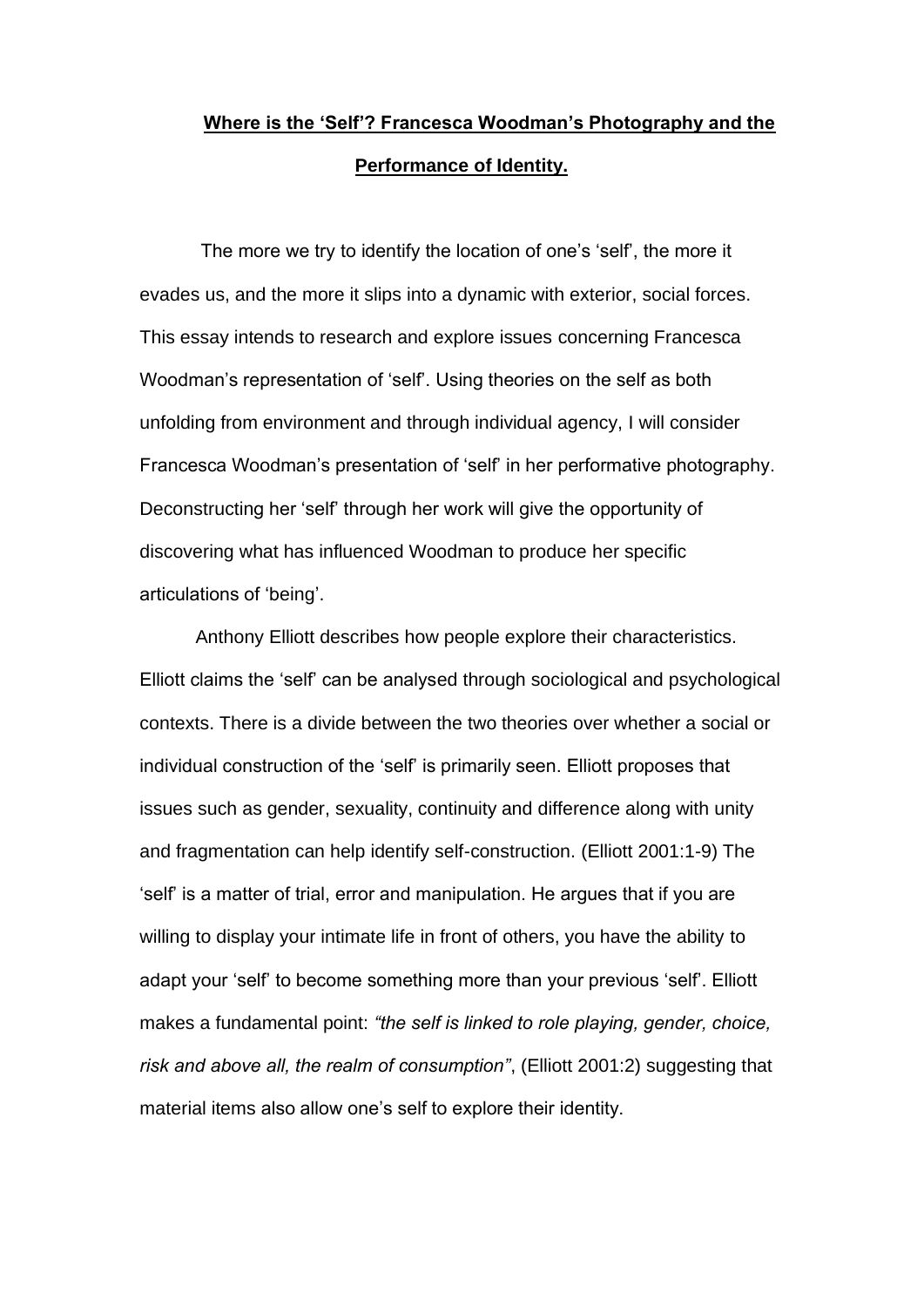In this essay we shall consider Francesca Woodman's selfrepresentation within the environment of abandoned spaces. Here, she constructs performances to make it seem like she is intertwined with the derelict backgrounds. According to Elliott, we act on what is incorporated from the world and others to contour and fashion our identity; our 'interior' sense of self lies in exterior forces. This paper is a critical response on how Francesca Woodman utilises her figure to remind herself and her viewer of a liminal experience of existence in time and reality.

Woodman explores her gender in a surrealistic manner, using the camera's long exposure to alter her body into fluid, emotive shapes much influenced by Man Ray. Although performing intimately with her body in an alone environment, her photographs respectively link to theories on gender made by art critic Hal Foster, who comments that nudity is used in art as a fetish to protect revealing anxiety, allowing male audiences to observe the body as a tool. Foster considers how the body is often used in contemporary surrealist art to be shaped into a form that removes gender from the body. (Mundy 2001:203-227) By blurring her body, as seen in figure 1, the audience is required to judge Woodman's identity solely on her body position and the environment surrounding her, thus playing a game with the viewer over a coherent self; this body could belong to anyone now. It has no identity.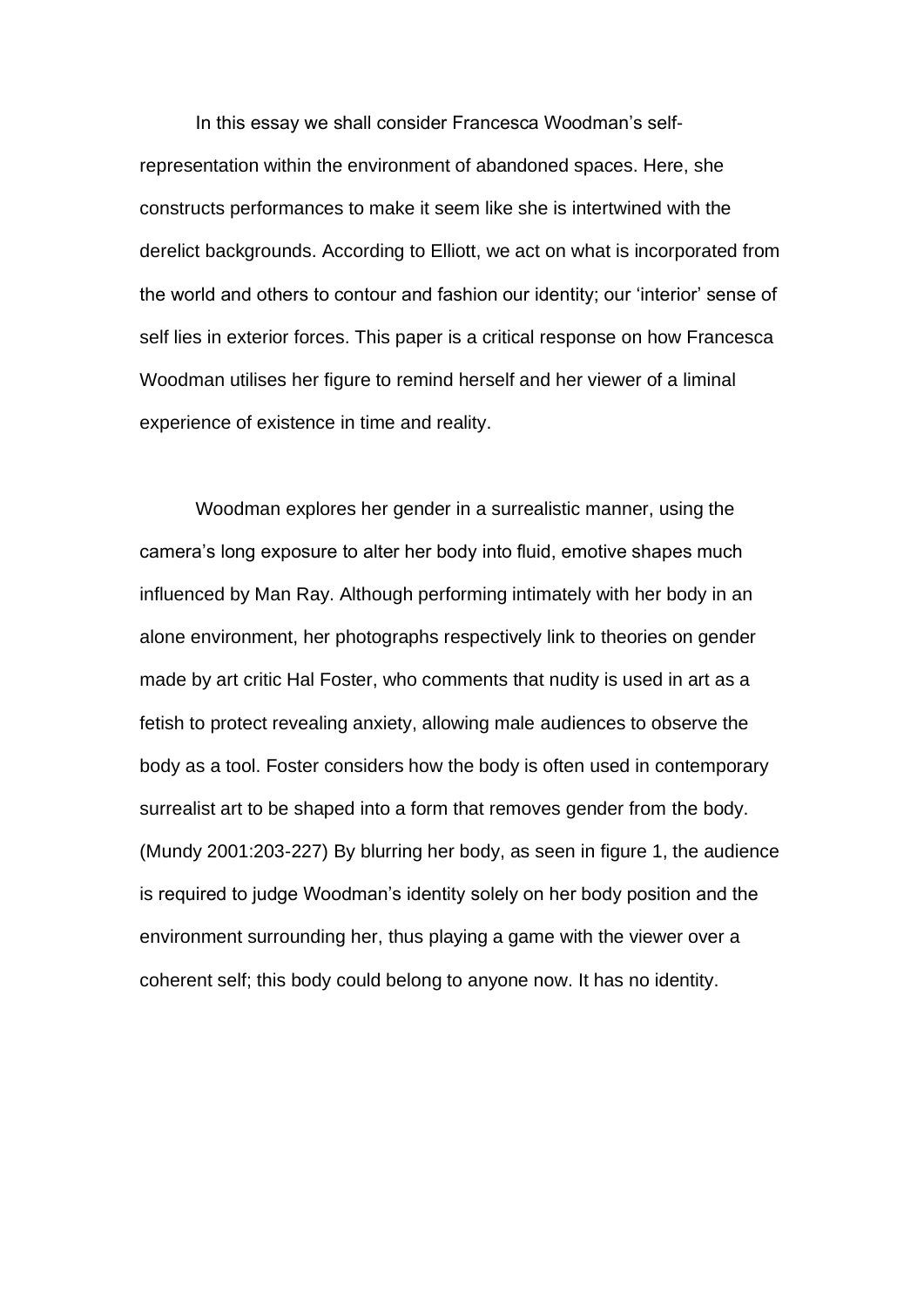

Fig 1: Francesca Woodman '*Space2, Providence'* Rhode Island *1975-6*

Woodman's agility and movement provides the viewer with knowledge that she has confidence and awareness of her body's capabilities. This is reminiscent of Elliott's assertion regarding the ability to change one's self. We might propose that there is unison of her body as an expressive force of the mind, creating the 'self'. But the locations, objects and abandoned environments she places her self in is suggestive of a potentially disturbed social life and past, as seen in Figure 2.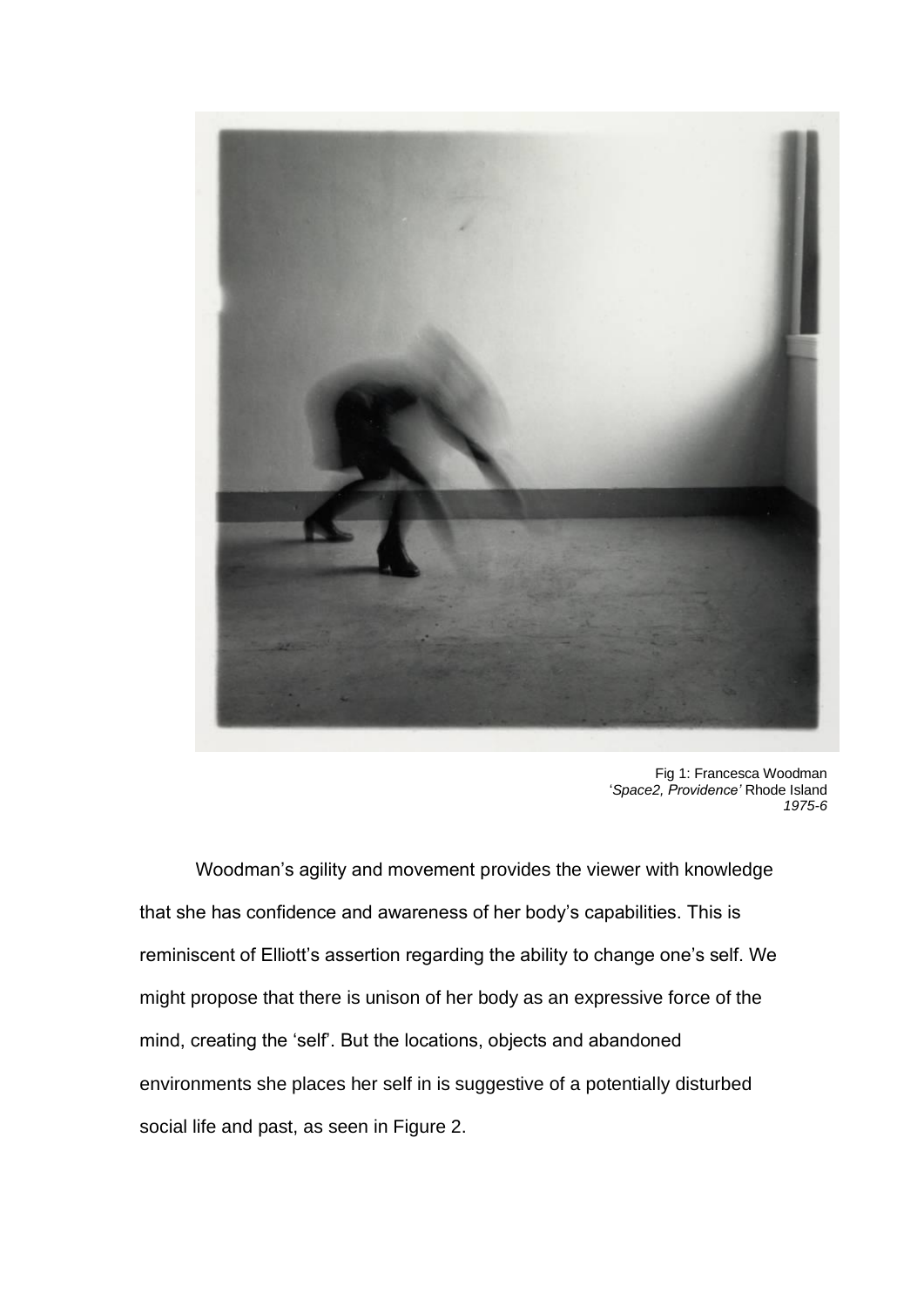

Fig 2: Francesca Woodman '*House No.3, Providence' 1975-6*

In this image, Woodman uses a photographic strategy to represent an idea of fragmentation and continuity. She demonstrates a blend of delicate and jagged textures that expose her problematic evaluation of a coherent 'self'. Her moving body gives Woodman the ingredient of a playful character, yet her near-static face and leg are suggestive of a distressed self, too. It looks as if she is leaning into the wall to hide from danger, seeking some sort of comfort from her current milieu. Jui-Ch'i Liu talks of the house as a womb to which Woodman wishes to return. (Liu 2004: 26-31)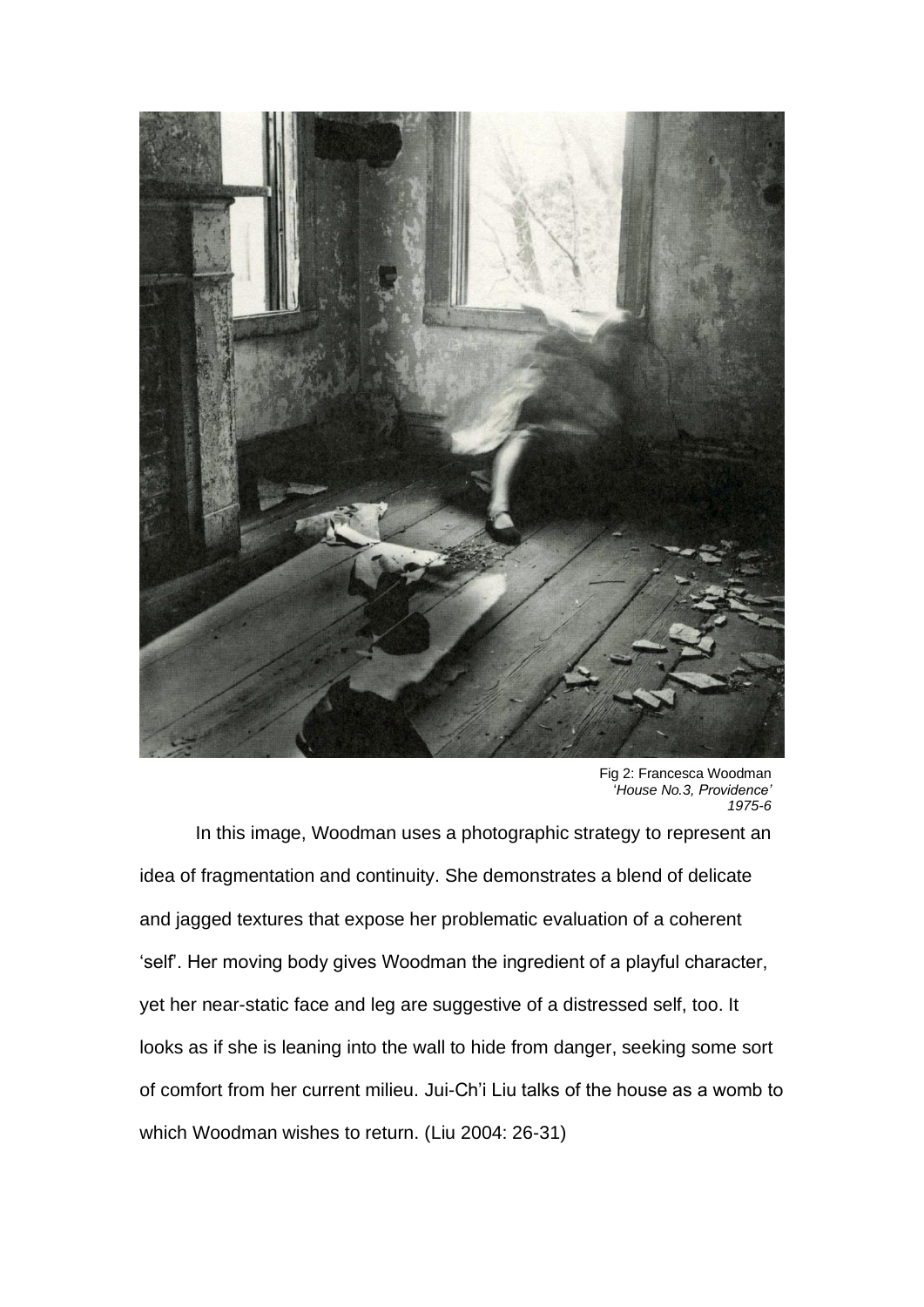Erving Goffman argues that the self consists of being aware of the multiple roles one can perform in different situations. During a performance the subject must monitor their own behaviour to review the kind of impression they are giving off to their audience. (Goffman 2001:31-6) We might therefore, in light of Goffman's idea, suggest Woodman understood that her 'performance' might produce a 'self' fit for others to see that might not be her true 'self', making her identity problematic to identify.

Goffman furthers his argument that identity is adopted by social engagement, but the individual has the key to creating a self-identity above the general social being to which we can all adapt. Has Woodman adopted a social role to act like her surroundings in the photograph? Goffman's theory might help combine an understanding and intertwining of sociological and psychological construction. Woodman engages in an opening of herself with her surroundings, but there is contrast between her dynamic fluidity and the static, decayed atmosphere. Although her performances show passion for a link with these expired walls, she is very much alive. Perhaps her reason for moving is to comfort herself and see she is still vivacious.

Margaret Sundell makes a key point that Woodman is the author of her work giving her a level of respect from viewers, yet she is also an object of desire for others to see. She so easily alternates between the two roles. (Sundell 1986:435) Although, Solomon-Godeau's point is that this 'seduction' is always frustrated, and therefore a quasi-feminist strategy:

*"Woodman creates a disturbance in the field. The fantasy tableau, the little theatre of the fetish, becomes deranged. Its familiar props, through a deceptively simple additive principle, now become strange and alienating." (*Solomon-Godeau, 1986: 245)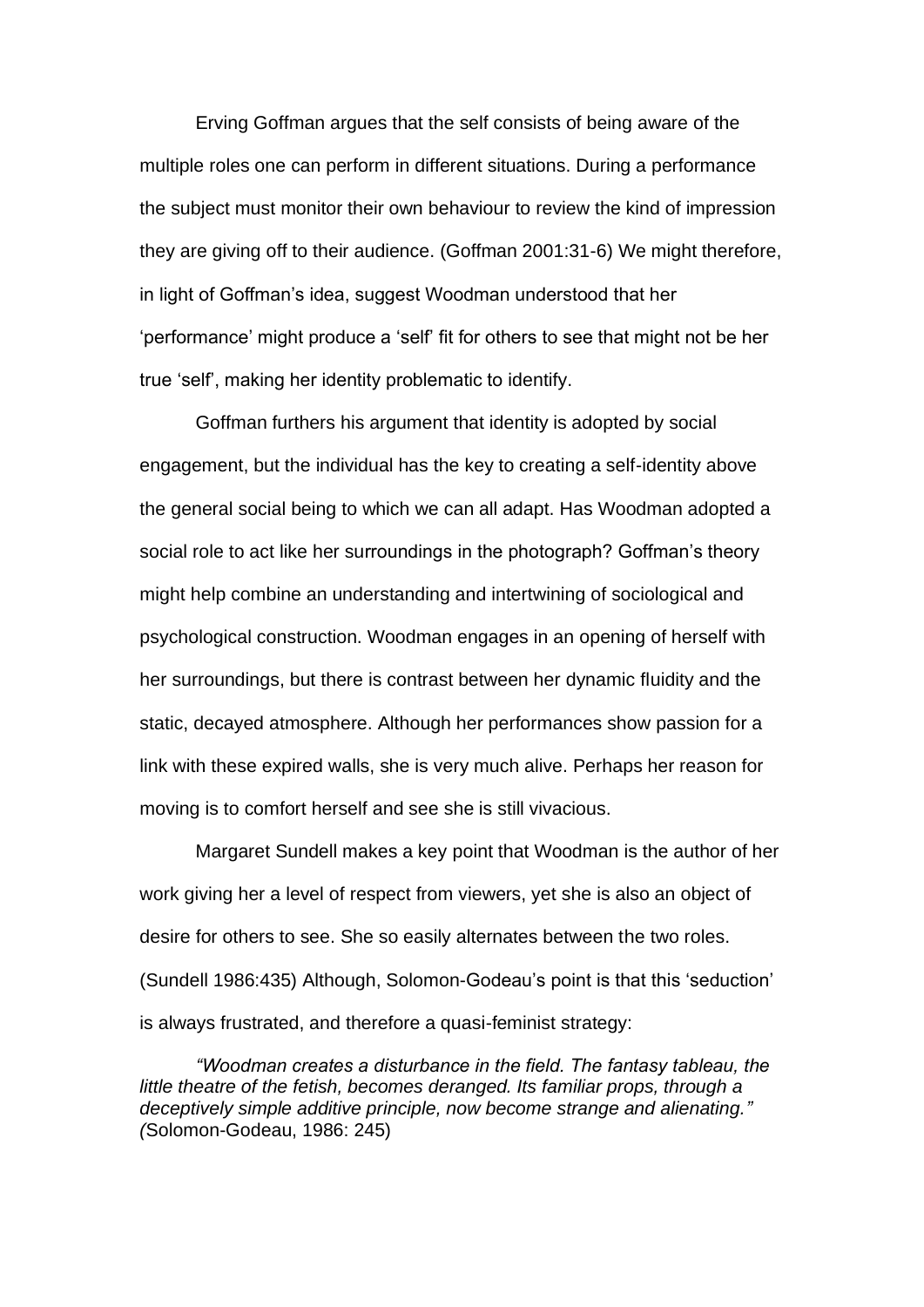Woodman's work is a possible reaction to certain ideas such as gender and domesticity. Her individual identity has been socially adapted but she uses her body in her performance to convince herself she is more than an ignored object – thus identifying her constructed self.

Victor Tupitsyn denotes that someone of Western upbringing has knowledge that when faced with a camera, one's individual self is exposed for representation of others. Our behaviour in portraits is less natural and expected, as we consciously know a perception of our 'self' will be judged. (Karabelnik, M 2004:21-2) This argument presumes that Woodman is conscious others will see her post-production of her performance, which is a reason to believe her 'self' is complex. In other words, her performance is judged as an act rather than an honest motion. The viewer cannot judge the 'truth' of the situation as they only see Woodman's depiction of the construction of the setting around her through the composition of the camera. Tupitsyn is correct; her behaviour will of course be different with a camera present compared to having no one or nothing in the room with her. As a viewer, do we negotiate accepting Woodman's self with the knowledge that we believe our own self exists? We accept her act; we know she is aware of her self. However, in her aesthetically pleasing performances the performance is mistaken as portraits of 'true' identity and selfhood.

Tupitsyn further proposes that our self-image is 'polluted' by the gaze of others, therefore we aim to please. John Berger also has written on women, that 'watch themselves being looked at'. (Berger 2008: 40) Tupitsyn's argument is that representation is like a mask; essentially nothing is 'true' of its kind – agreeing with Anthony Elliott's theory that we are formed by culture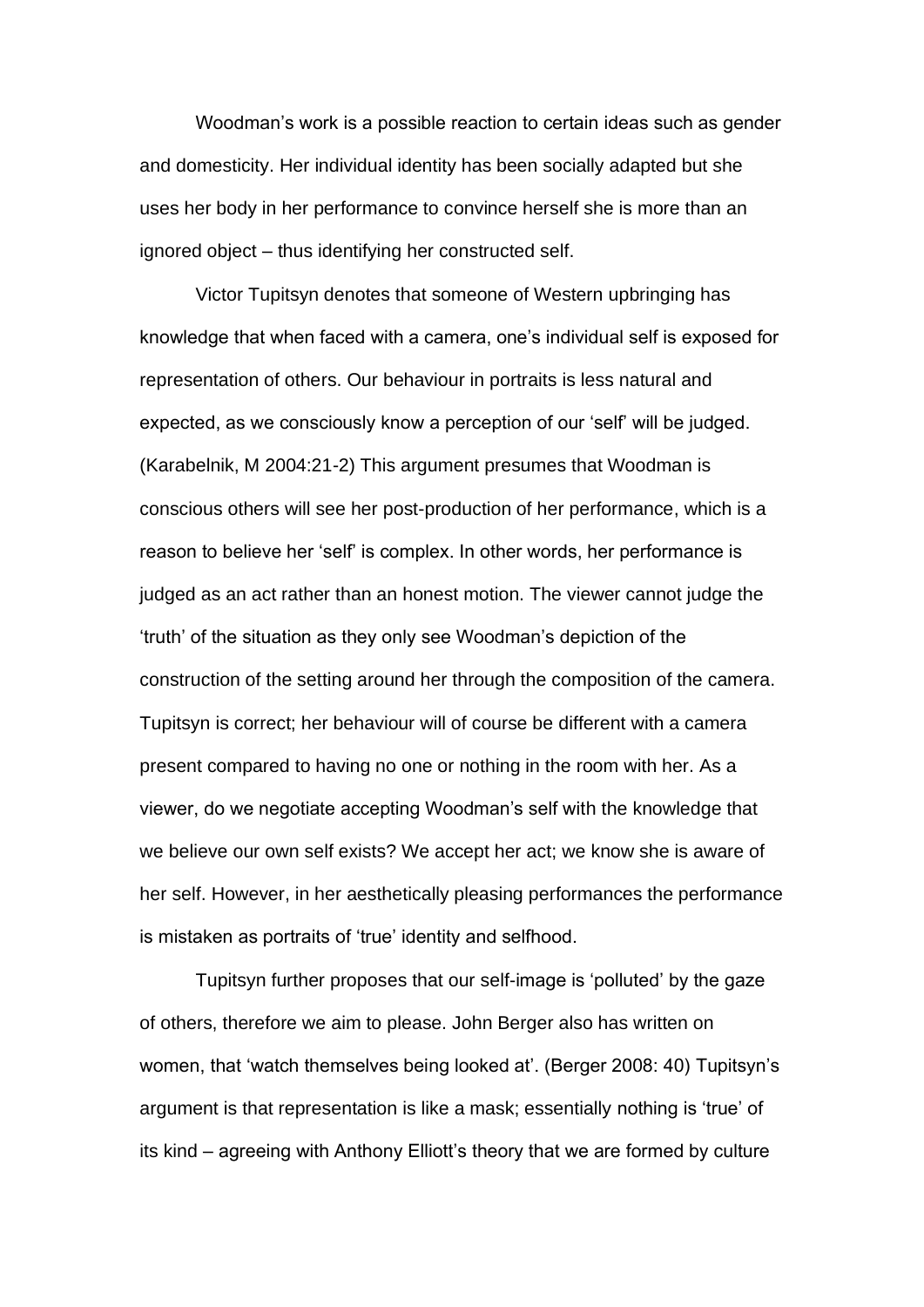through our engagement with it. Tupitsyn's argument poses a profound notion: others construct the self, not the subject in question. Indeed, one's own sense of self is, at least in part, a performance for *others*.

The blurring of identity via the body might suggest Woodman's longing to escape, transform into something or someone else. This could be considered as a concept of 'becoming', which is defined as *'any process of change*' or *'any change from the lower level of potentiality to the higher level of actuality'.* (Collins English Dictionary 2003) Genevieve Lloyd writes about the relationship between consciousness and time. She argues that consciousness has a beginning at someone's life and also has an end. Her opinion is that consciousness exists when we refer to ourselves as 'I' and as a self. Even though we are aware we have already had a consciousness and will have one until our end, it's unfamiliar to our current conscience. Future is something that reaches past what we know in our current self-consciousness. What we do know is that future consciousness activates death as time continues. Whether you desire time to forward, stop or rewind, it still carries on, bringing our consciousness to knowledge that death is forthcoming. Lloyd denotes that time shrouds consciousness; as time progresses we become aware of our 'self'. As that self develops, so does the expectation of death, linking back to the definition of 'becoming'. Lloyd's claim in her text is that this subject is one-sided; consciousness depends on time whereas time moves whether we are conscious or not. (Lloyd 1993:43-6)

Applying Lloyd's theory to Woodman's images, I would argue that Woodman's desire is to physically connect her self-consciousness with time through her environment. Her performances attempt to grasp her future using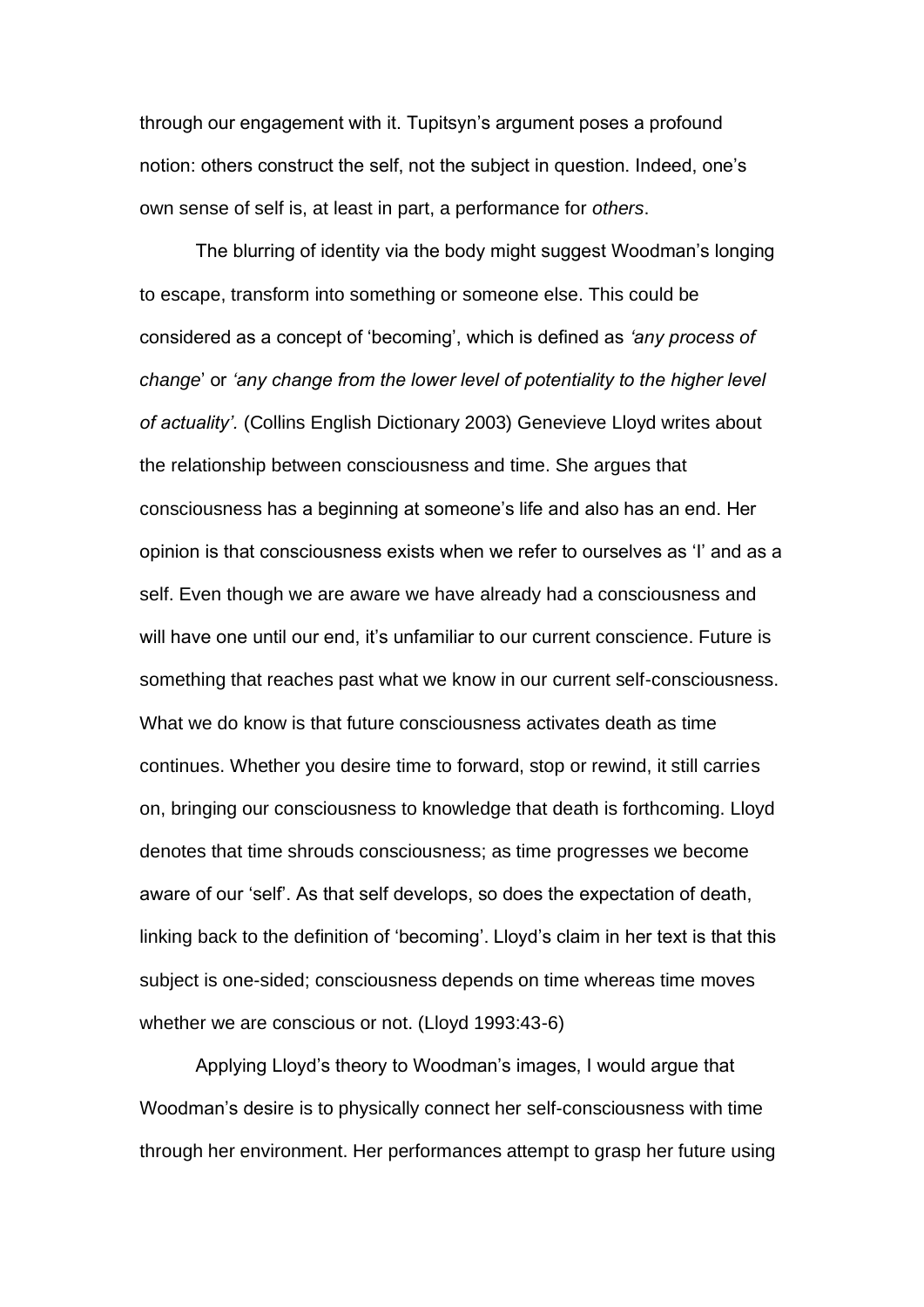the awareness of her current self and push the limits of consciousness and its representation within a photograph. This future becoming of 'self' now becomes palpable. Woodman's physical gesture could translate into a notion for speeding up time to further approach her end, similar to one of her influences, Duane Michals. A similar gesture of Michals' movement in figure 3 is also applicable to a futural becoming.



Fig 3: Duane Michals '*The Spirit Leaves the Body' 1968*

Lloyd's theory is reminiscent of Descartes' famous quote *"I think therefore I am"*. (Descartes, R 1968:3) However, in Woodman's imagery, she looks more like a spirit, a consciousness in time rather than space. There is a lack of fixity or a coherent position from which to announce 'I'. Lloyd reminds readers that in Western culture consciousness is often referred to as something more than our self, such as a mind or spirit. (Lloyd 1993:44-6)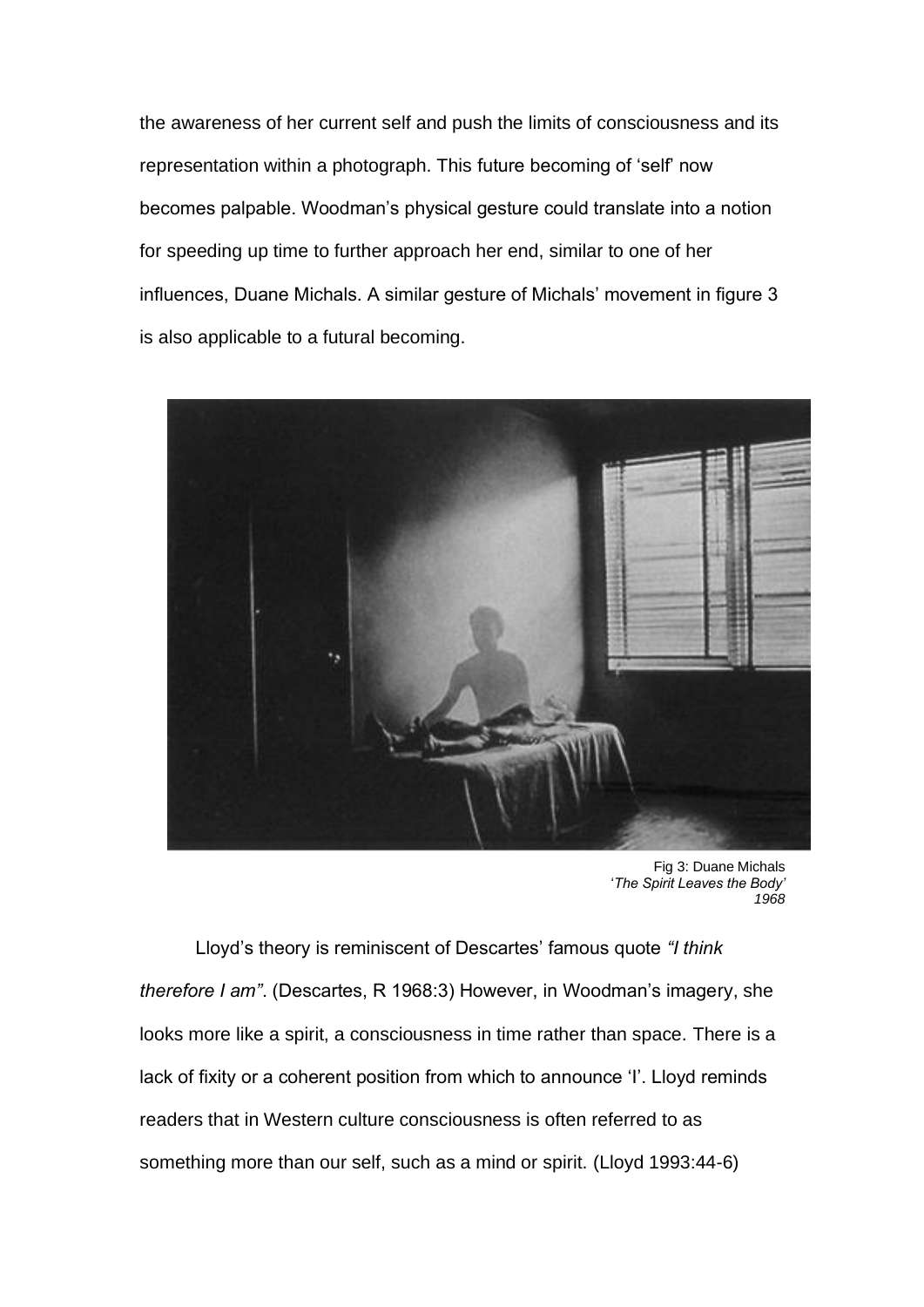Woodman doesn't appear fully aware of her current self. If she isn't thinking, then she isn't. If we were to change Descartes message to 'I don't think, therefore I'm not', it makes the proposal that we as a viewer are watching Woodman in a perpetual state of 'becoming'. Consequently, there is no fixed position from which has a permanent coherent 'self'.

Woodman's practice of motion within her chosen environmental space has close connections with European Modernism, and specifically Italian Futurism, which Woodman had been influenced by through her time spent in Rome, and through reading the journal 'ArtForum'. (see Townsend: 2003:17) Futurist artists and theorists focused on forms on continuity in space and were profoundly influenced by the philosophy of Henri Bergson. Bergson considered the essence of life through movement and organic time, something he referred to as 'duration' and 'temporal existence'. (Bergson, H 2001:226-7) In this sense, we can trace certain Bergsonian ideas in Woodman's work through her influence of Futurists, and by their influence, Henri Bergson.

Henri Bergson considers consciousness as bound to duration and time. Bergson's fundamental argument is that duration is a moment of quality, that our existence is simultaneous with time. We find duration through multiple events occurring at once. (Bergson, H 2001:226-7) Bergson was therefore deeply suspicious of photography. However, in relation to Woodman's work, Bergson's point is relevant as she has managed to capture this moment of quality whilst transforming her 'self' into another realm through time that has only been captured through technology; no one else could have seen that moment because she has removed her self from that external world that only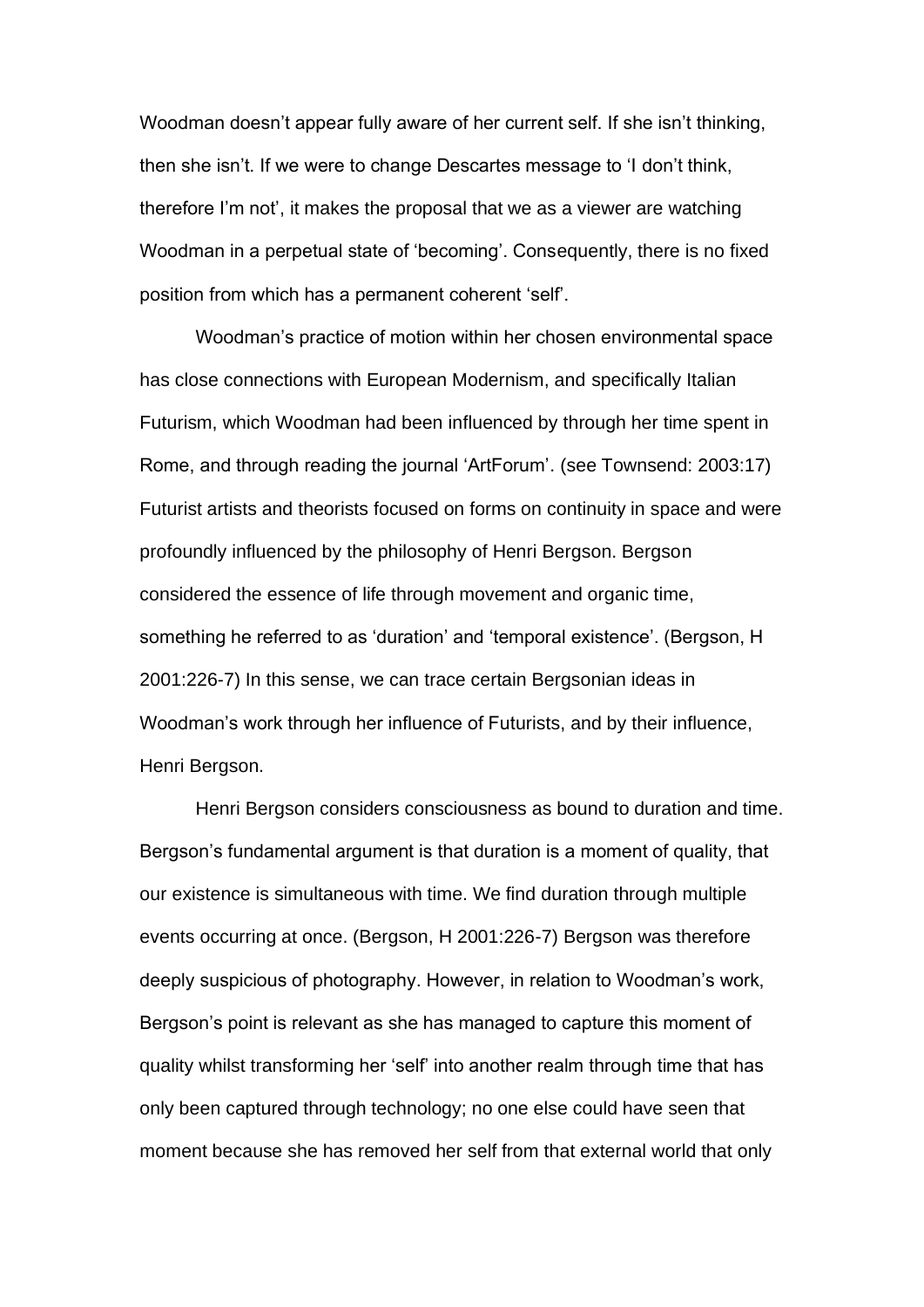includes simultaneity. Bergson stressed the profound importance of time to human experience, unlike Immanuel Kant, for example, who perhaps argued the close relationship of consciousness with time *and* space. Kant evaluated duration spatially rather than with time, whereas Bergson uses 'duration' as a definition for existing in time. (Kant 1996: 375)

Bergson refers to duration as a uniqueness that humans possess. Humans obtain the ability to use time alongside their will to exist as a human being. Woodman is studying time outside of a world of other people. By removing herself from a typical 'sense of world' Woodman focuses on her 'self' as a duration that purely exists in time. Bergson refers to this as "*pure duration*". (Bergson, H 2001:100) When Bergson describes pure duration he considers a being becoming temporary and tries to disassociate this moment of quality from any definition of space or place. Upon realisation of existing in time, that moment becomes full of quality.

Another key argument Bergson created that we may see permeating through Woodman's imagery is his reflection on how humans have managed to master holding the future in the present, referring to movement and motion. He proposed that when someone is encountering duration, it is pleasing to an audience because they can see a direction of where they're going, grasping the future before it's there. Bergson calls this a reflective consciousness: you become the owner of your conscience. Woodman shows her influence of Bergson as she blurs herself into a temporary self using photographic technology. She considers her present by experimenting with her own duration.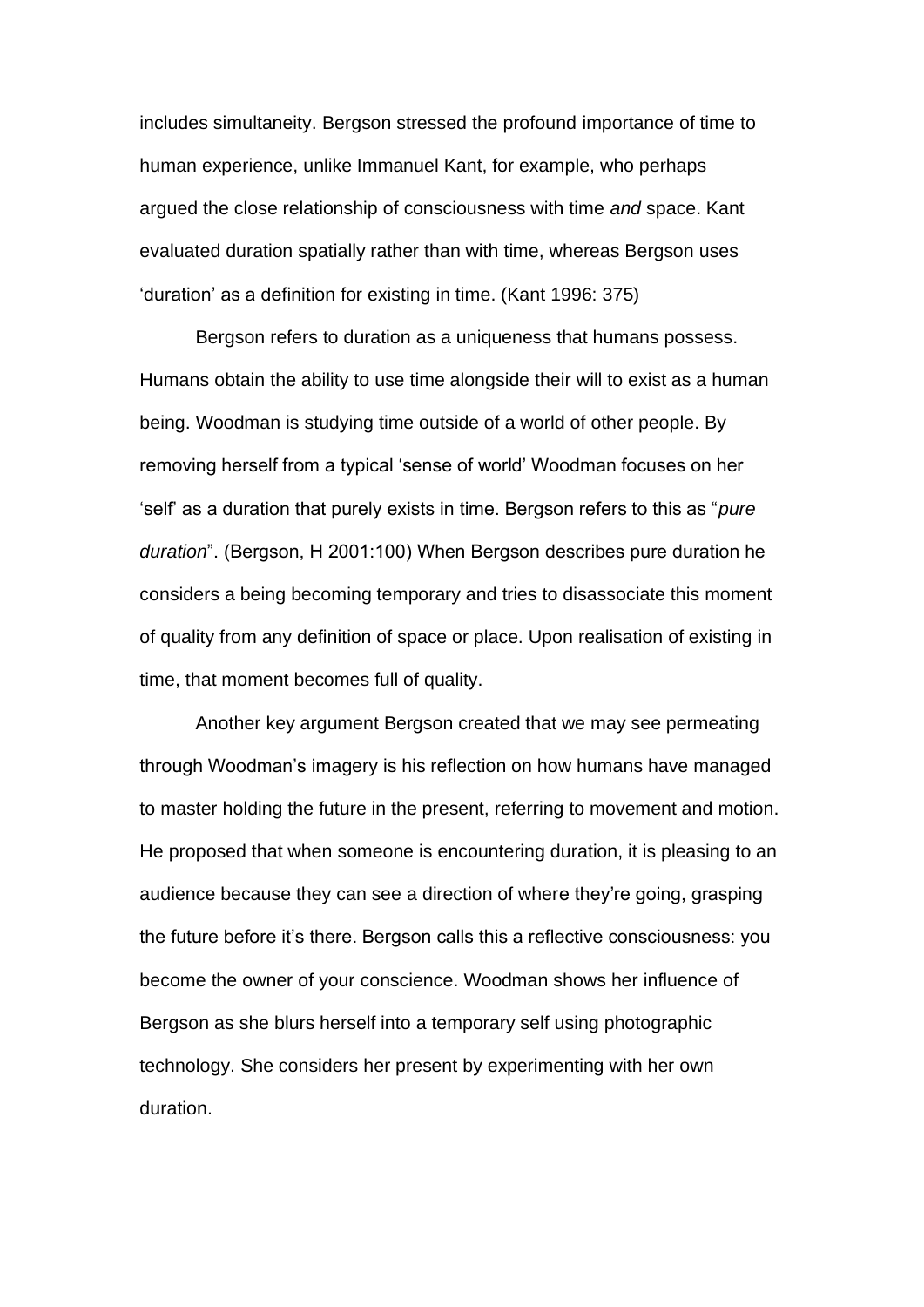

Fig 4: Francesca Woodman '*House 4, Providence. Rhode Island' 1975-6*

In figure 4, Woodman has used the camera to capture her moving within a prolonged shutter speed, causing her to be seen as duration. She hasn't actually frozen her body, but the camera makes the viewer believe that she is a character in time, therefore becoming a new 'self'. This links to Bergson's theory as the photograph doesn't consider Woodman's character before or after this image was captured, but in a state of transition.

When Woodman blurs her body via the camera's long exposures, we lose her photographic identity; she exists as a duration in time. Blurring one's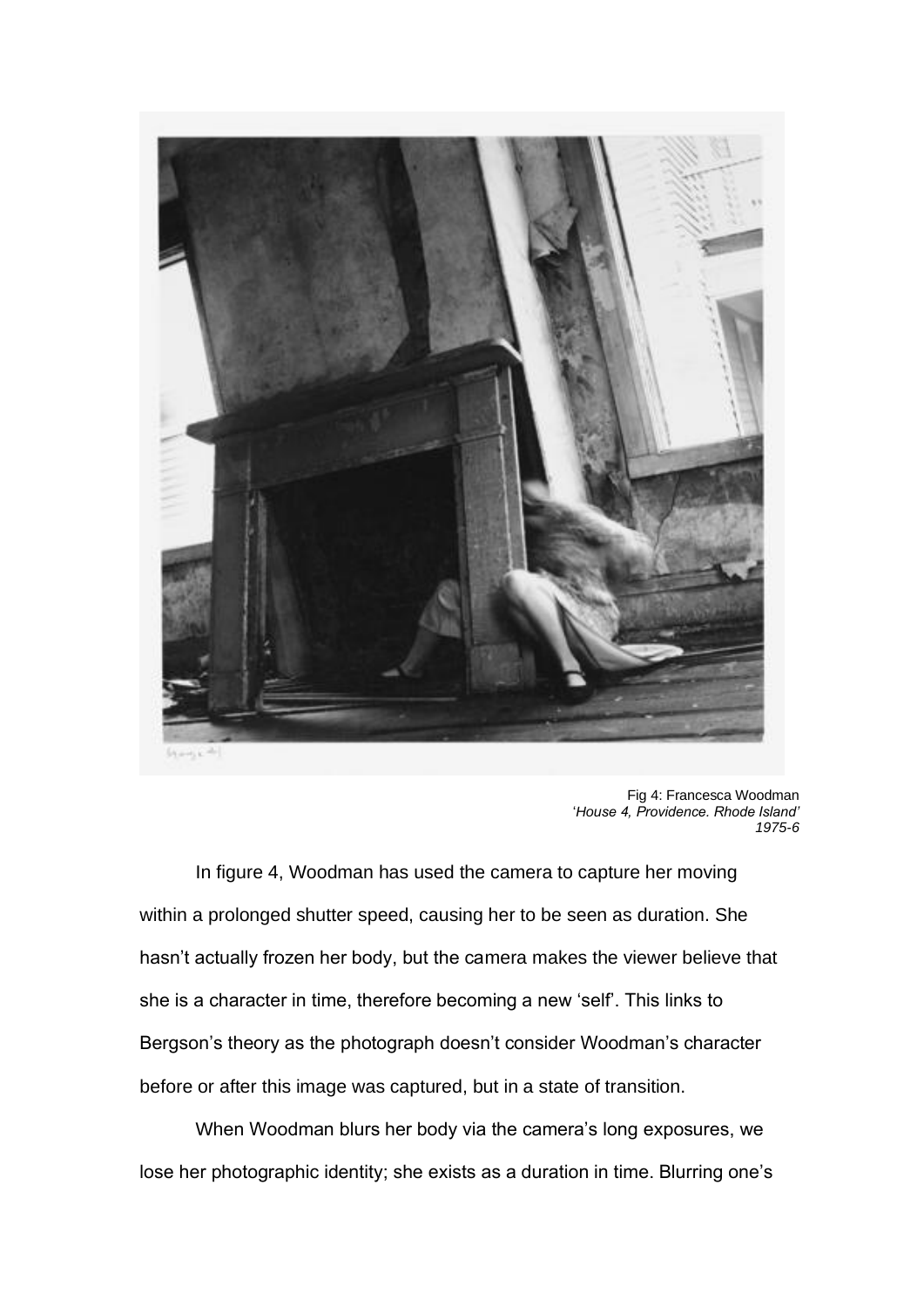self provokes two outcomes: primarily, the self exists in time, imposing a difference of self – one that is evidently non-existent in a physical reality, therefore temporal, as Bergson denotes. Secondly, blurring takes away the privilege of self by making a fusion of it with the environment. This act suggests Woodman only wants to exist in time. Time is all she is interested in and waiting for to accelerate again. This reflects Genevieve Lloyd's theory of temporal existence, as mentioned previously.

Bergson's theory is perhaps most transparently applied to Marcel Duchamp's '*Nude Descending a Staircase'*, shown in figure 5 below.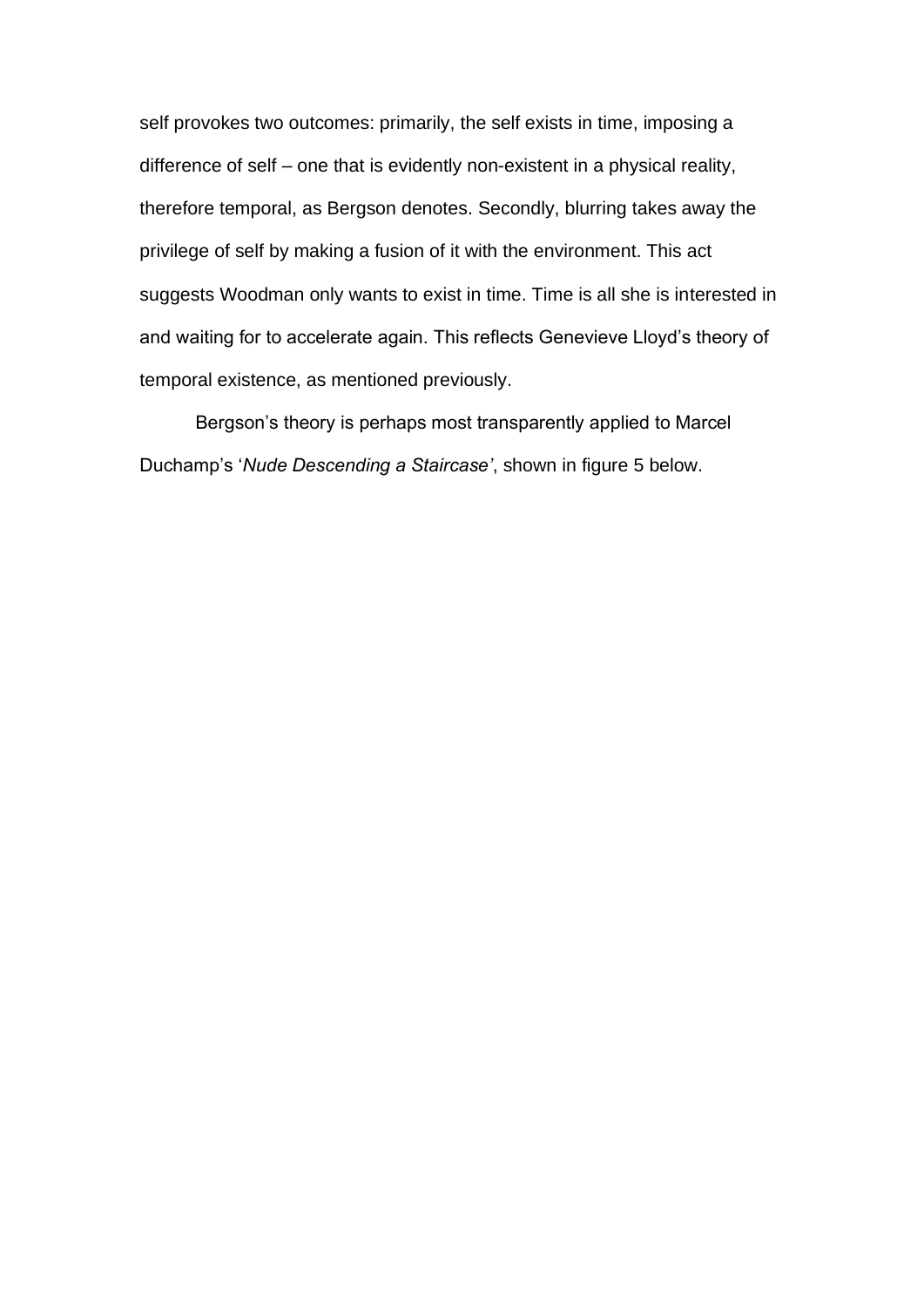

Fig 5: Marcel Duchamp *'Nude Descending a Staircase No.2'* 1912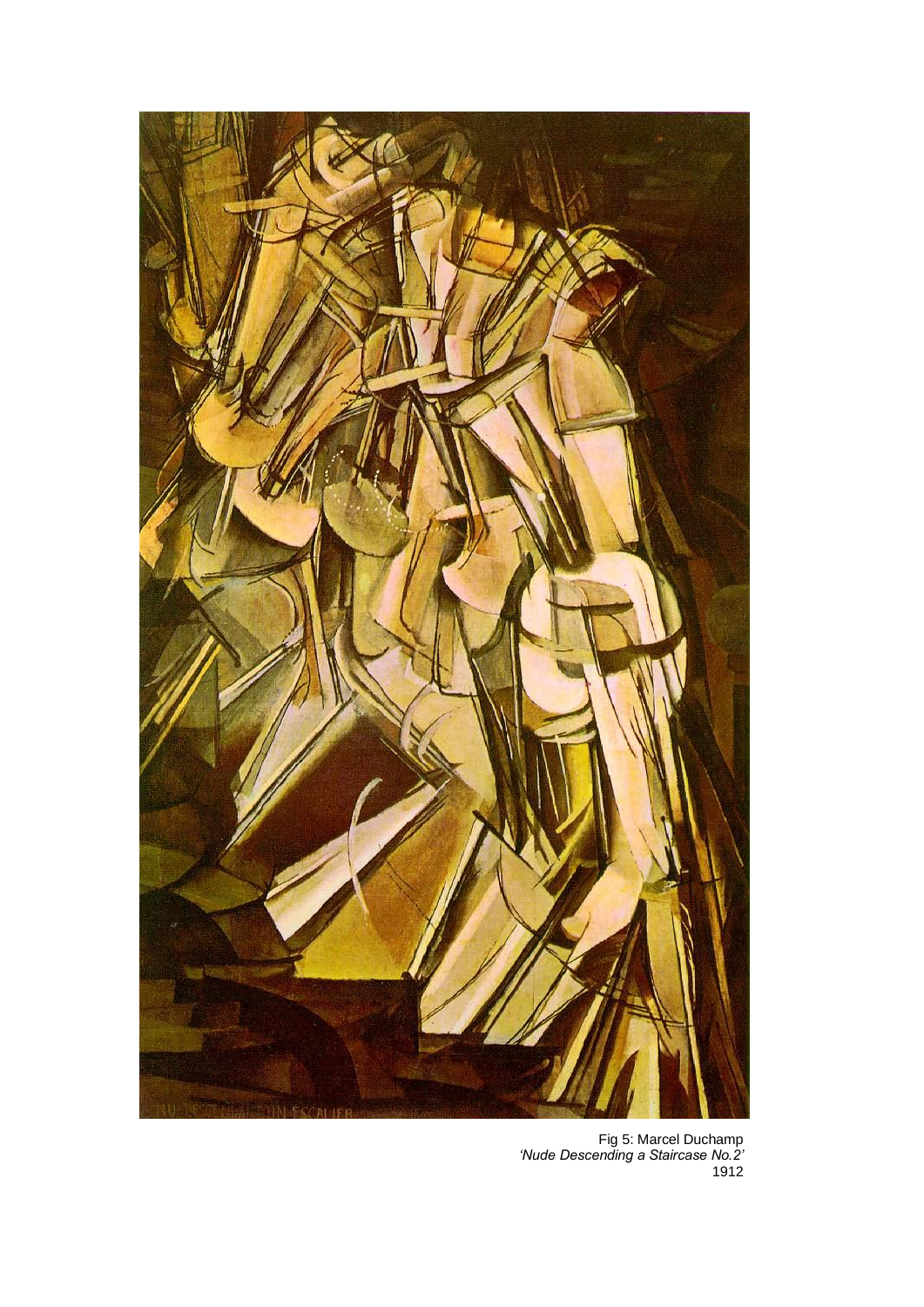Italian Futurist painter and sculptor Umberto Boccioni also made work influenced by Bergson that revolved around demonstration of movement and time. His sculpture, as shown in figure 6, is a body exposed as a duration fixed in time through technology.



Fig 6: Umberto Boccioni *'Unique Forms of Continuity in Space'*  1913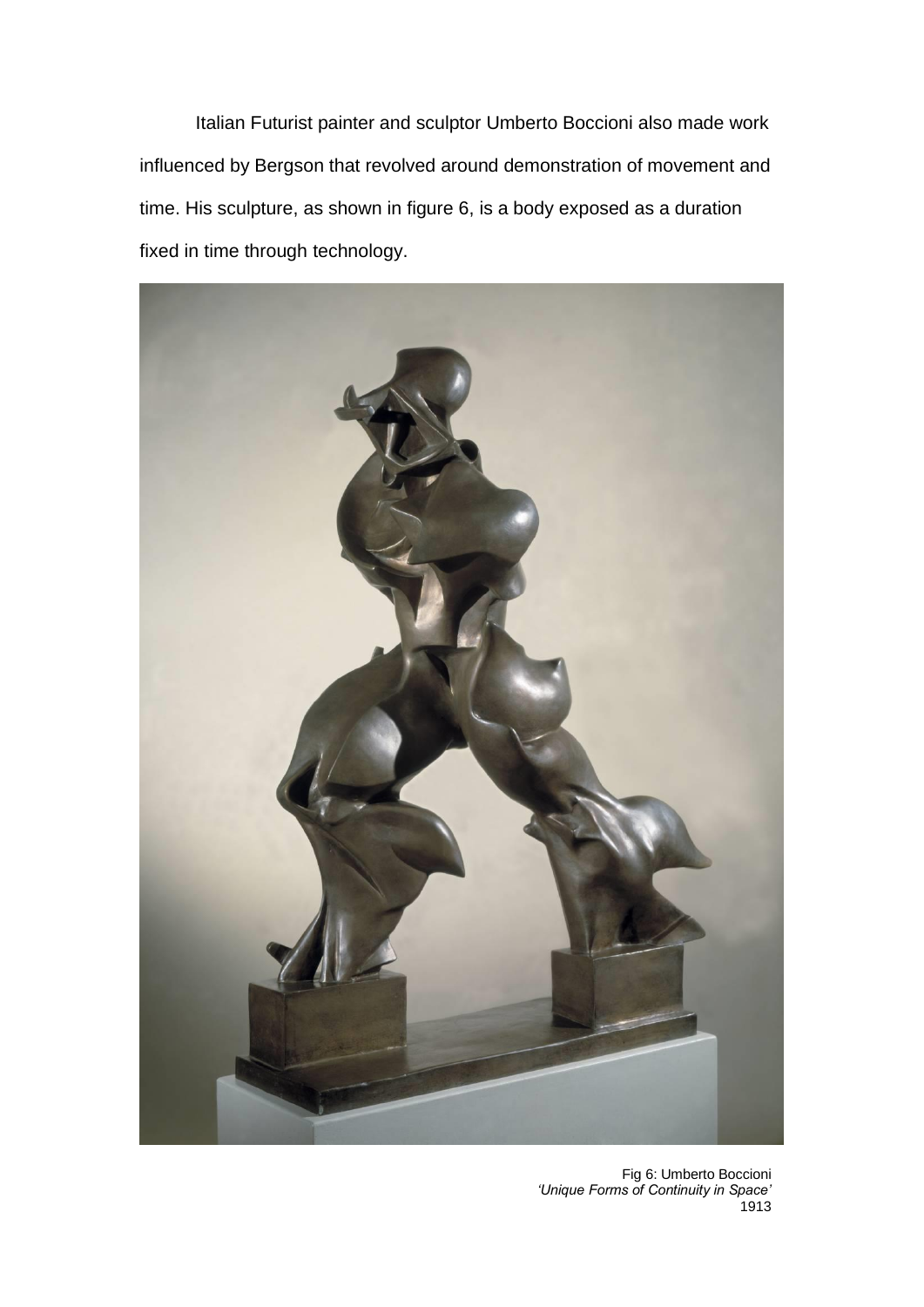Stephen Kern describes abstract movement and speed, analysing Boccioni's sculpture as a continuous movement. Kern argued Boccioni and the Futurists had made a solution to artists' problems: normally forms of art would capture people literally, whereas Boccioni wanted "*to express our whirling life of steel, of pride, of fever and of speed".* (Kern: 1983: 120) Boccioni challenged Bergson's theories on simultaneous duration and pure duration by producing both in a single form. Essentially, he mastered creating a sensation of movement, giving forms in sculpture and painting dynamism as opposed to a fixed moment.

Kern furthers his argument that beings use the environment to penetrate immediate ideas of past and future during one movement. (Kern 1983:122) Woodman's backgrounds tell the viewer she was stood in the area before the shutter opened, and would have immediately kept moving or falling to the ground once the photograph was taken. Although she has captured a snippet of her performance, the viewer is entitled to engage with her whole experience through the movement.

We might further consider the fusion of self and environment that we see in Woodman's work through the writings of Martin Heidegger. He describes this fundamental bond between self and world as the essence of being: 'dasein' (a German word literally translated as 'being there'). The closest word used in the English language is 'existence'. Dasein is a form of being that is conscious of issues such as mortality, personhood, and the dilemma of being existent with other human beings whilst at the same time feeling alone with one's self. (Clark: 2002, 9-18)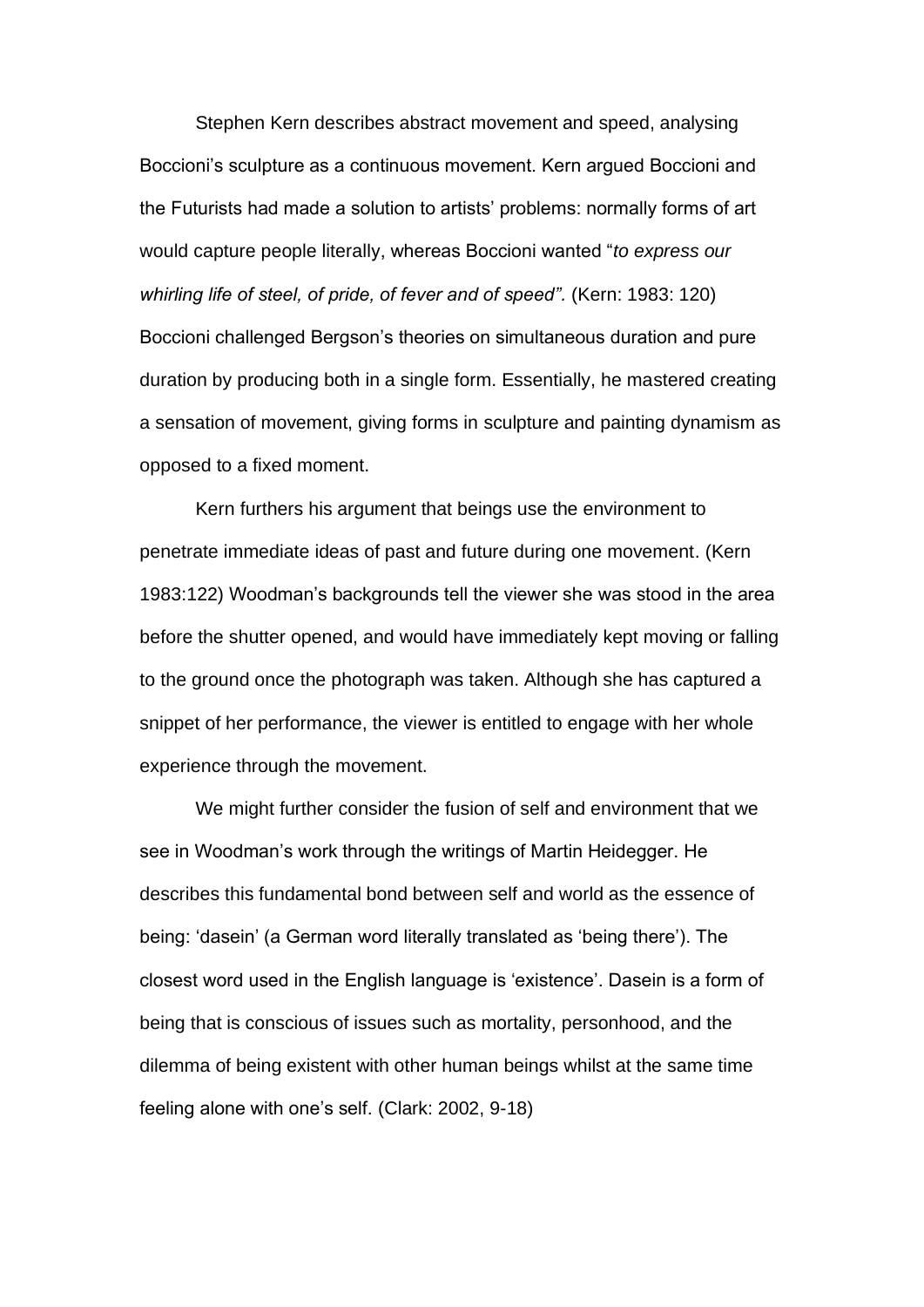Heidegger describes 'world' as a place where humans share a mode of being. It is a place to build a sense of how to need or want something through time.

"*It means no particular entity (it is not the planet or the globe itself) but is that presupposed and disregarded space of familiarity and recognition within which all the beings around us show themselves, are for us"*. (Clark 2002:16)

Being in the world involves knowing human limits of all activities whether outrageous or mundane, for example tiredness, and having a concern for existence; knowledge that life is not infinite. Knowledge of surroundings provides human beings with a background to our conscious of 'a sense of world'.

We might propose that Woodman's representation of self includes elements of 'dasein' in the environment she has placed herself within. Woodman presents a self co-existent with her environment. She has cut off her relationship to other human beings leaving her only relationship with the rundown walls and camera. The camera is the subject she can address; make notes on, perform for, tell her secrets and stories to. It has in some way become an acquaintance of hers. She uses it to confront her self as a dasein and being in time. She has chosen to represent her mortality through technology and becoming a temporal self.

Heidegger discovered that human beings acknowledge a sense of what they are when we gain familiarity with our surroundings. Francesca Woodman is aware of her own existence because she has demonstrated a association with her environment, although, as discussed, her blurring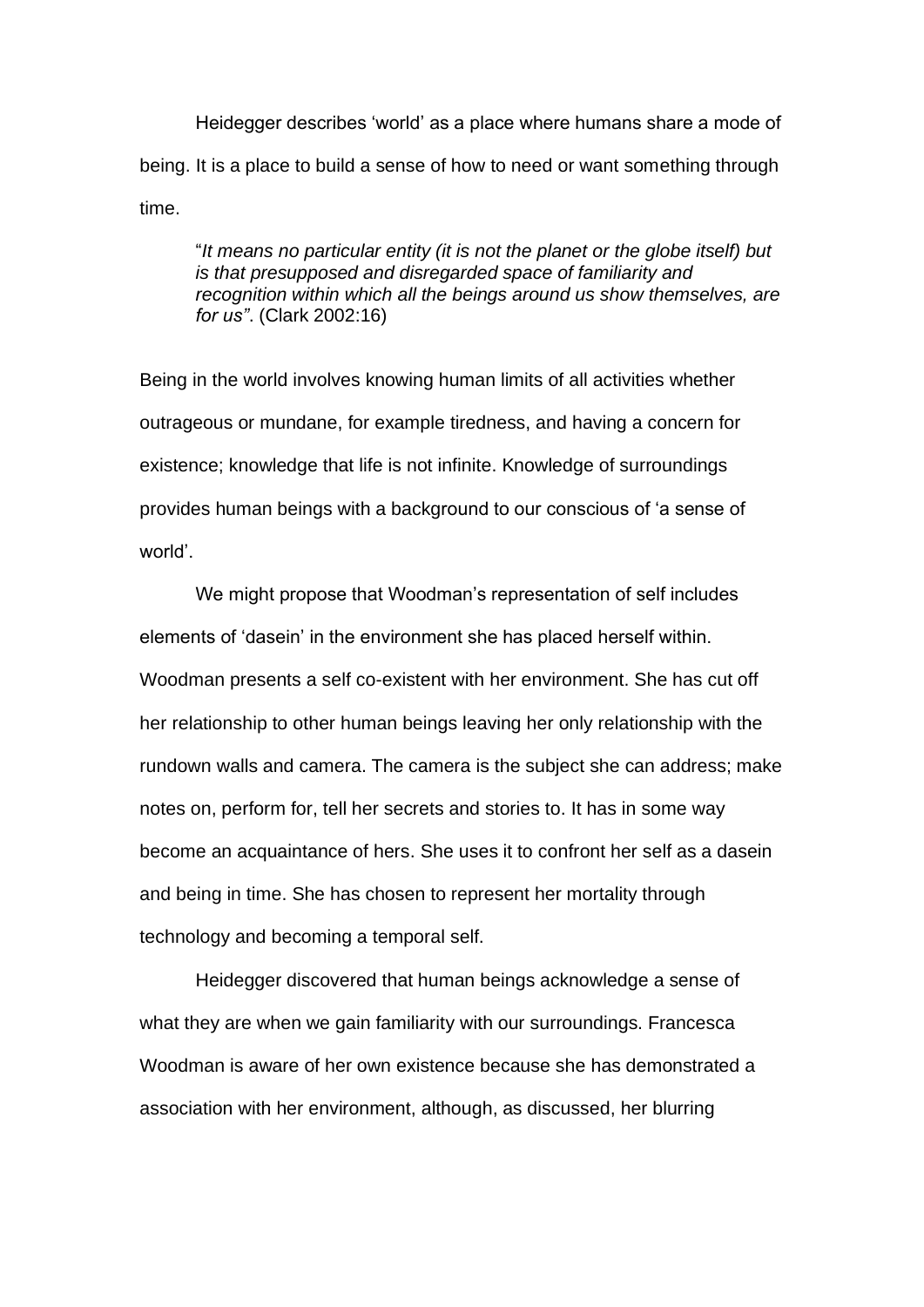performances take away her authority as her original self, and awareness of a permanent self; it is only temporary.

Heidegger used a 'sense of a "world"' as a main term for describing human dasein. It is not necessarily a physical subject, but rather a space of acknowledgement where other beings show us themselves; where we can share common knowledge of global existence as daseins. In Francesca Woodman's photographs, she has decided to articulate a concept of selfhood that is continuous with her environment. By combining her 'self' with the environment, the self infiltrates the walls, and the walls infiltrate the self. The emptiness of surroundings and isolation of her figure create a dynamic and pressured environment; the activity of the photograph solely comes from Woodman's motion. Her sense of 'world' only consists of a familiarity with decay and abandonment, suggesting Woodman's self-existence is, in her head, decaying too. She is attempting to join what she sees as her 'world'.

I have therefore argued that Woodman's constitution of 'self' is fundamentally located in the environment. Her body, through a sort of temporal performance, becomes an expressive mode for representing this concept of selfhood. Through the temporal register, Woodman presented a new self, constructed through the camera's long exposures, blending her identity with time. This produces a temporary 'Bergsonian' self that only exists in time. Viewers are forced to judge her identity as a self via the environment she has placed her self within. Francesca Woodman successfully performed in front of a camera, both being the creator of the image, the subject of the image, and at the same time, producing a radical form of photographic self, simultaneous with time within the frame of photography.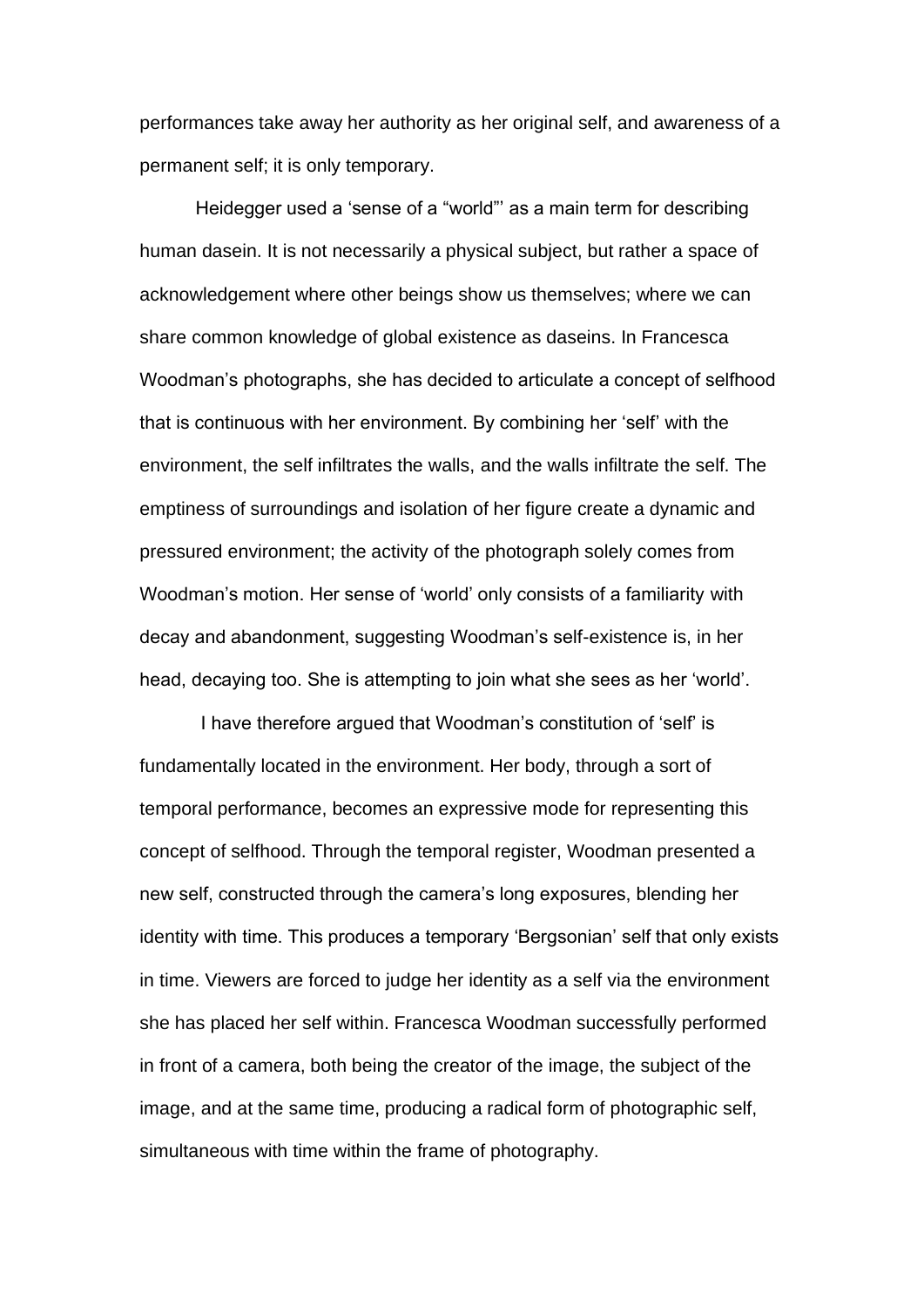## **Illustration References:**

#### **Figure 1:**

WOODMAN, F., 1975-6. *Space2, Providence. Rhode Island.* Available from: Townsend, C., 2006. *Francesca Woodman.* Phaidon: London

## **Figure 2:**

WOODMAN, F., 1975-6. *House No.3, Providence.* Available from: Townsend, C., 2006. *Francesca Woodman.* Phaidon: London

# **Figure 3:**

MICHALS, D., 1968. *The Spirit Leaves the Body.* Available from: Michals, D., 1976. *Real Dreams. Photostories by Duane Michals.* Addison House: U.S.A

## **Figure 4:**

WOODMAN, F., 1975-6. *House 4, Providence. Rhode Island.* Available from: Townsend, C., 2006. *Francesca Woodman.* Phaidon: London

## **Figure 5:**

DUCHAMP, M., 1912. *Nude Descending a Staircase No.2.* Available from: http://www.invisiblebooks.com/Duchamp.htm

# **Figure 6:**

BOCCIONI, U., 1913. *Unique Forms of Continuity in Space.* [digital image] [viewed 22 October 2012] Available from:

http://www.tate.org.uk/art/artworks/boccioni-unique-forms-of-continuity-inspace-t01589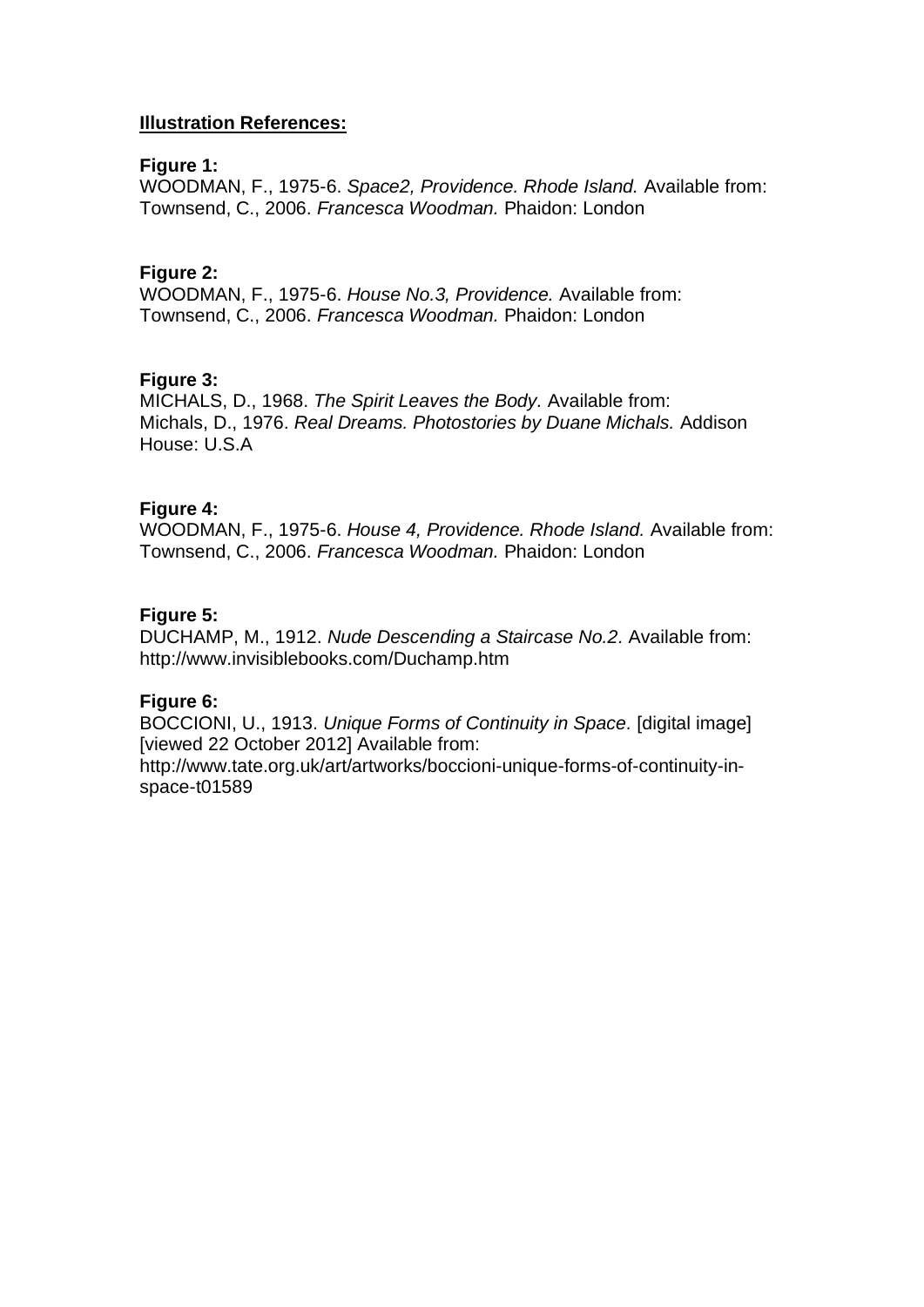# **Text References:**

ANON., 2003. *Collins English Dictionary.* Harper Collins: London

BERGER, J., 2008. *Ways of Seeing.* Penguin Books: London, pp 39-58

BERGSON, H., 2001. *Time and Free Will. An Essay on the Immediate Data of Consciousness.* New York: Dover, pp. 100, 226-227

DESCARTES, R., 1968. *Discourse on Method and the Meditations.* Penguin: Harmondsworth, pp. 3

ELLIOTT, A., 2001. Concepts of the Self. In: Anthony Elliott. *Concepts of the Self.* Blackwell: Malden, pp. 1-9

FOSTER, H., 2001. Chapter 8. Violation and Veiling in Surrealist Photography: Woman as Fetish, as Shattered Object, as Phallus. In: Jennifer Mundy. *Surrealism. Desire Unbound.* Tate Publishing: London, pp. 203-226

GOFFMAN, E. 2001. Presentations of Self. In: Anthony Elliott. *Concepts of the Self.* Blackwell: Malden, pp. 31-36

HEIDEGGER, M., 2002. The Limits of the Theoretical. In: Timothy Clark. *Martin Heidegger.* Routledge: London, pp. 9-18

KANT, I., 1966. *Critique of Pure Reason.* Doubleday Anchor: New York, pp. 375

KERN, S., 2003. *The Culture of Time and Space, 1880-1918.* Harvard University Press: London, pp. 120, 122, 163, 197

LIU, J-C., 2004. 'Francesca Woodman's Self-Images: Transforming Bodies in the Space of Feminity'. *Woman's Art Journal, Vol. 25*, No. 1 (Spring – Summer), pp. 26-31

LLOYD, G., 1993. *Being in Time. Selves and Narrators in Philosophy and [Lit](https://bay002.mail.live.com/mail/)erature.* Routledge: London, pp. 43-46

SOLOMON-GODEAU, A., 1986. *Francesca Woodman. Photographic Work.*  Wellesley College Museum: New York, pp. 245

SUNDELL, M., 1986. Vanishing Points: The Photography of Francesca Woodman. In: Catherine De Zegher. *Inside the Visible: an Ecliptical Traverse of the 20th Century Art in, of and from the Feminine.* MIT Press: London, pp. 435-439

TOWNSEND, C., 2006. *Francesca Woodman.* Phaidon: London, pp. 12-19

VICTOR TUPITSYN, 2004. Canny Uncanny. In: Marianne Karabelnik.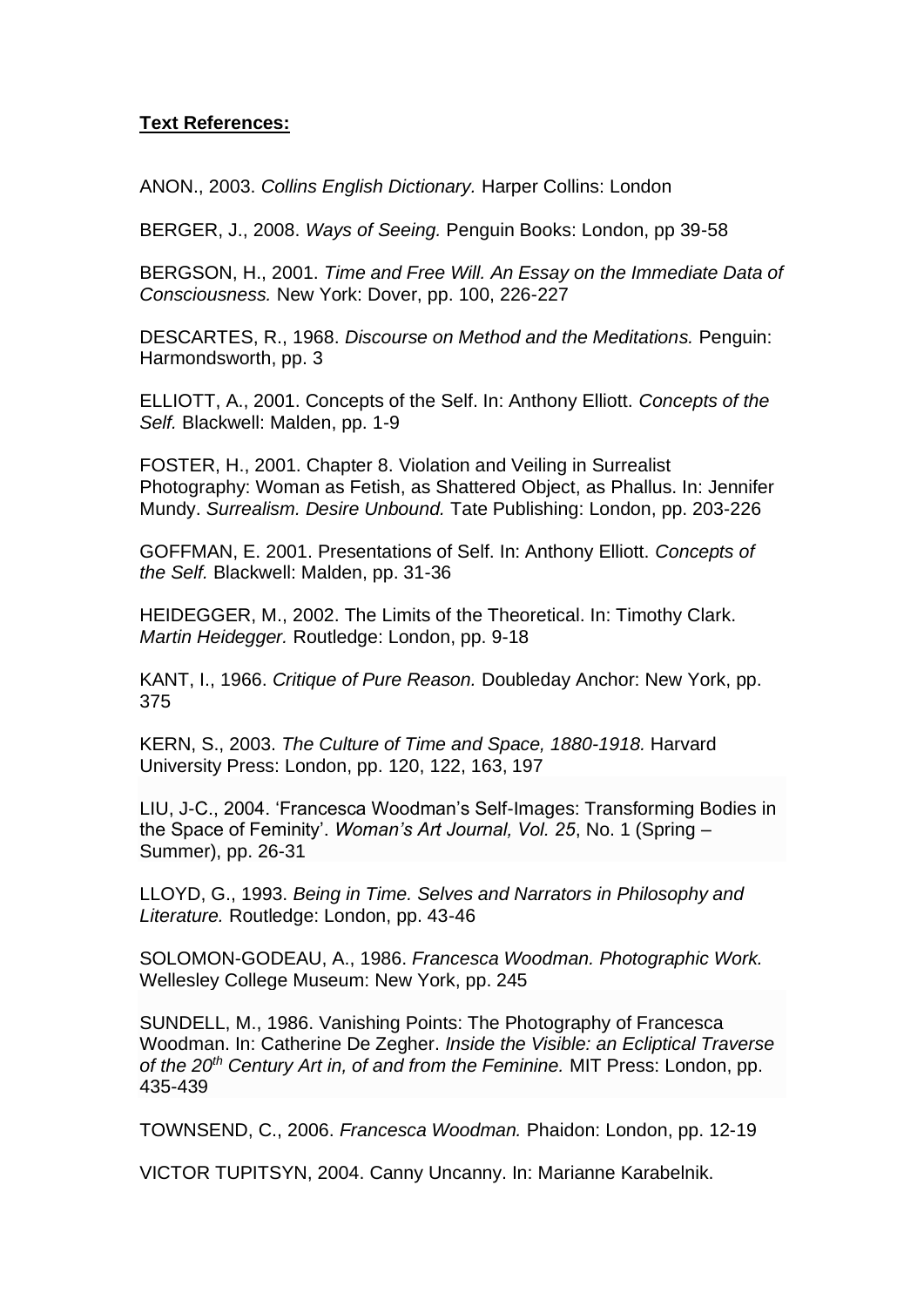*Stripped Bare. The Body Revealed in Contemporary Art.* Merrell: London, pages 21-22

## **Bibliography:**

**Books:**

ANON., 2003. *Collins English Dictionary.* Harper Collins: London

BASILE, P., 2010. *The Metaphysics of Consciousness.* Cambridge University Press: Cambridge

BERGER, J., 2008. *Ways of Seeing.* Penguin Books: London, pp 39-58

BERGSON, H., 2001. *Time and Free Will. An Essay on the Immediate Data of Consciousness.* New York: Dover

CLARK, T., 2002. *Martin Heidegger.* Routledge: London

DE ZEGHER, C., 1986. *Inside the Visible: an Elliptical Traverse of the 20th Century Art in, of and from the Feminine.* MIT Press: London

DESCARTES, R., 1968. *Discourse on Method and the Meditations.* Penguin: Harmondsworth

ELLIOTT, A., 2001. *Concepts of the Self.* Blackwell: Malden

GOFFMAN, E., 1969. *The Presentation of the Self in Everyday Life.* Harmondsworth: Penguin

KANT, I., 1966. *Critique of Pure Reason.* Doubleday Anchor: New York

KARABELNIK, M., 2004. *Stripped Bare. The Body Revealed in Contemporary Art.* Merrell: London

KERN, S., 2003. *The Culture of Time and Space, 1880-1918.* Harvard University Press: London

KRELL, D., 1994. *Basic Writings. Martin Heidegger.* Routledge: London

LIVINGSTONE, M., 1997. *The Essential Duane Michals.* Thames & Hudson: London

LLOYD, G., 1993. *Being in Time. Selves and Narrators in Philosophy and Literature.* Routledge: London

MARTIN, S., 2005. *Futurism.* Taschen: London

MICHALS, D., 1976. *Real Dreams. Photostories by Duane Michals.* Addison House:U.S.A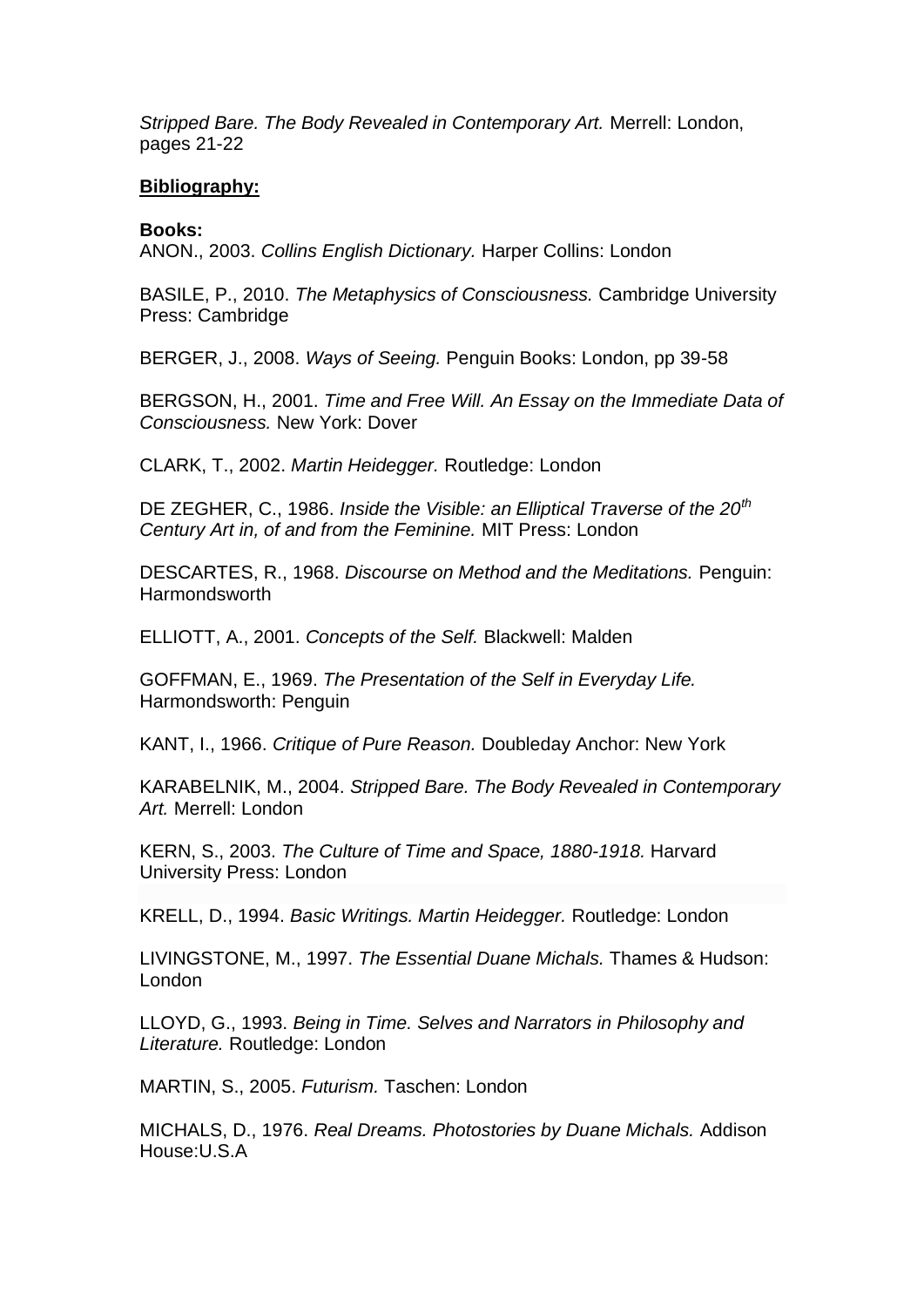MUNDY, J., 2001. *Surrealism. Desire Unbound.* Tate Publishing: London

NOLA, R., 1998. *Foucault.* Frank Cass: London

O'REILLY, S., 2009. *The Body in Contemporary Photography.* Thames & Hudson: London

PULTZ, J., 1995. *Photography and the Body.* Calmann and King: London

SADLER, T., 1996. *Heidegger and Aristotle. The Question of Being.*  [Electronic version] The Athlone Press: London

SCHWARZ, A., 1977. *Man Ray. The Rigour of Imagination.* Rizzoli: New York

SOLOMON-GODEAU, A., 1986. *Francesca Woodman. Photographic Work.*  Wellesley College Museum: New York

TOWNSEND, C., 2006. *Francesca Woodman.* Phaidon: London

WALLIMAN, N., 2004. *Your Undergraduate Dissertation - The Essential Guide for Success.* London: Sage

## **Digital Video:**

*What is the Self?,* 2012 [online video]. Directed by Zaya and Maurizio Benazzo. USA: YouTube [viewed 12 October 2012] Available from: http://www.youtube.com/watch?v=zGv1Nay2z-U

#### **eJournals:**

DURANT, M., 2010. Photography and Performance. *Aperture.* (issue 199) pp. 31-37

LIU, J-C., 2004. 'Francesca Woodman's Self-Images: Transforming Bodies in the Space of Feminity'. *Woman's Art Journal, Vol. 25*, No. 1 (Spring – Summer) pp. 26-31

#### **Film:**

*The Woodmans,* 2010 [DVD]. Directed by Scott Willis. USA: Lorber Films

#### **Websites:**

O'HAGAN, S., 2010. *Francesca Woodman. Review.* [online] [viewed 20 August 2012] Available from: http://www.guardian.co.uk/artanddesign/2010/nov/21/francesca-woodmanphotographs-miro-review

RABINOVICH, Y., (no date). *Duchamp. To Say the Least.* [online] [viewed 17 September 2012] Available from: